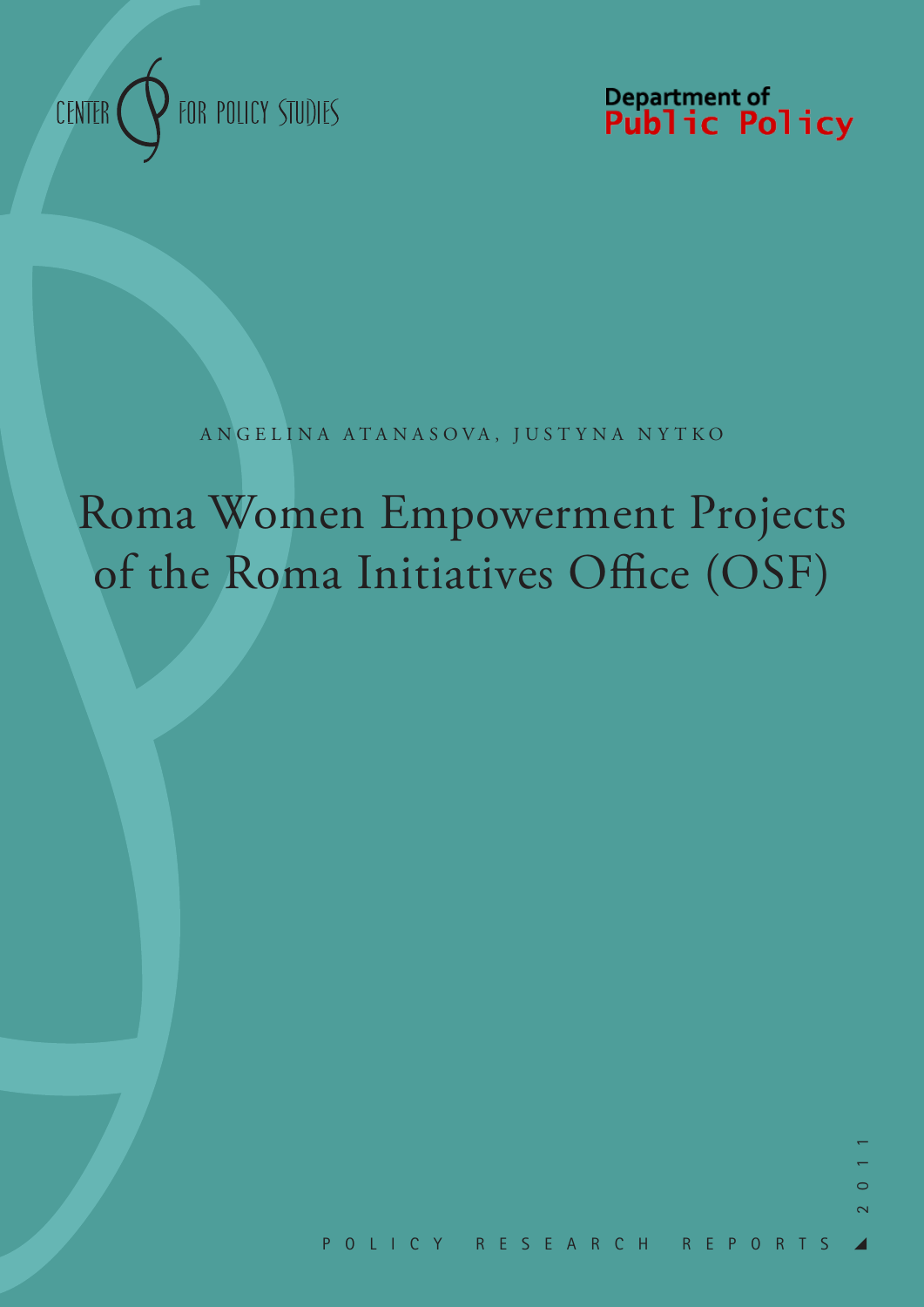# ABOUT THE PROJECT

This study was commissioned by the Roma Initiatives Office (OSF) . It was conducted and recognized in partial fulfillment for the "Policy Labs" course within the Department of Public Policy at Central European University. Policy Labs are part of the MA curriculum. They give an opportunity for small teams to work for external clients producing and presenting policy relevant research that will be used for advocacy, assessment and development. Clients are civic organizations, donors, research centers and international organizations. The Policy Lab focusing on this project was mentored by Martin Kahanec, Assistant Professor at the Central European University's Department of Public Policy.

# ABOUT THE PAPER SERIES

Policy Research Reports are occasional studies that provide support or background information for wider research projects. They include reviews of scientific literature, state of the art reports, and country studies. They are works in progress and offer practical combinations of academic and policy writing.

Angelina Atanasova and Justyna Nytko were students in the Master of Arts program of the Department of Public Policy at Central European University during the 2010-2011 Academic Year.

The views in this report are the authors' own and do not necessarily reflect those of the Center for Policy Studies, Central European University, Roma Initiatives Office or any its entities.

This text may be downloaded only for personal research purposes. Additional reproduction for other purposes, whether in hard copies or electronically, requires the consent of the author(s), editor(s). If cited or quoted, reference should be made to the full name of the author(s), editor(s), the title, the research project, the year and the publisher.

CENTER FOR POLICY STUDIES CENTRAL EUROPEAN UNIVERSITY

Nador utca 9 H–1051 Budapest, Hungary cps@ceu.hu http://cps.ceu.hu

© Central European University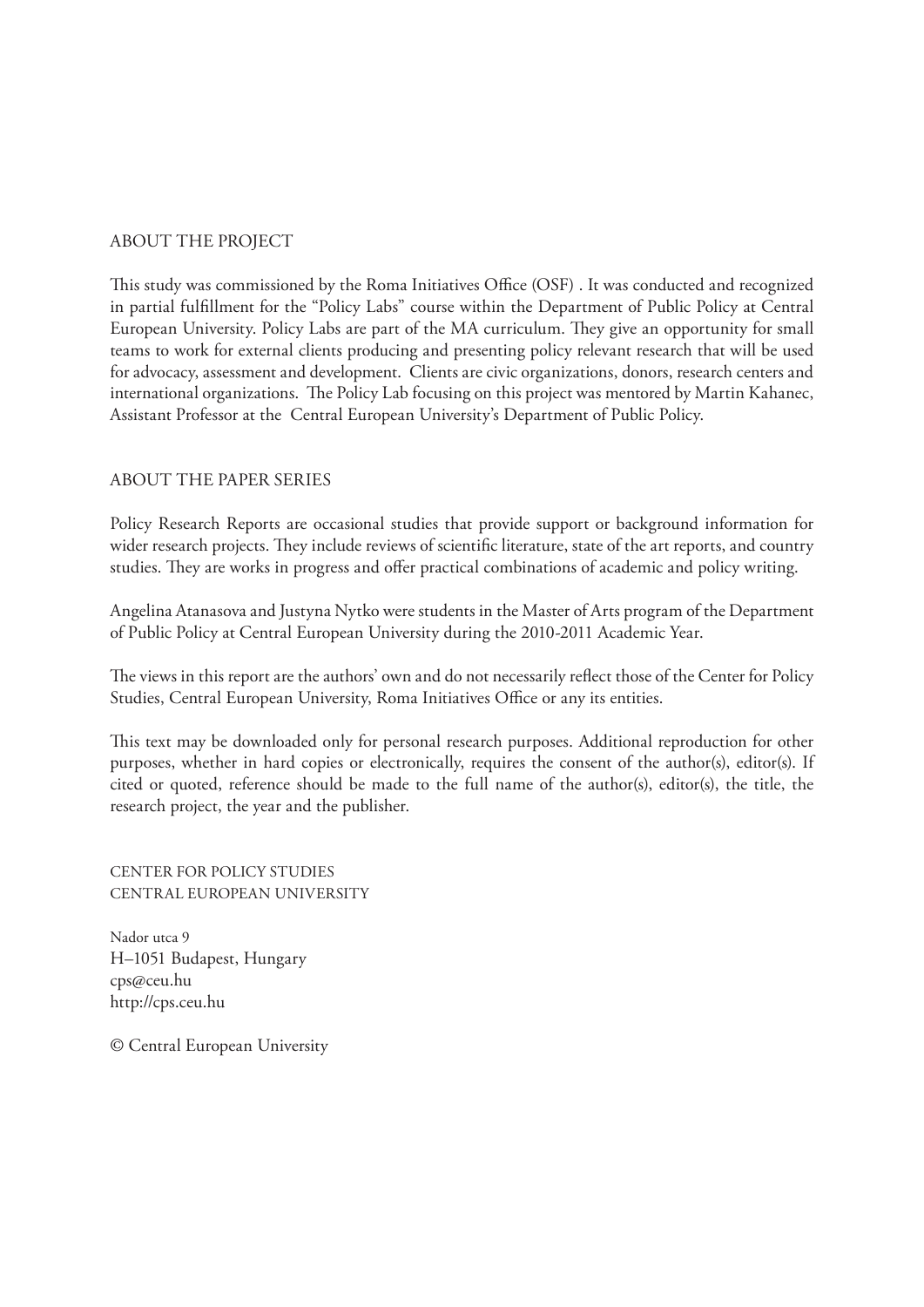

#### **Introduction**

Empowerment can be perceived as a process and an outcome in the development literature and the international assistance communities. The former focuses on "organizational capacity building" and the "increase in participation of previously excluded groups in the design, management and evaluation of development activities". The latter emphasizes the importance of "economic enhancement" and improving income opportunities for individuals (Luttrell, et al. 2009, 5). In gender equality thinking, empowerment on the one hand helps women to become part of social and political debates on different public matters on pars with men (process) and on the other hand, it helps women to have equal accesses to public goods, entitlements, and rights (outcomes). According to the Swiss Agency for Development and Cooperation the process of empowerment should lead to the "bolstering of self-confidence and ability to develop potential solutions of their own" (Luttrell, et al. 2009, 16). The Roma inclusion experts and the gender equality thinkers and experts propose to fine-tune the concept of empowerment in the context of multiple discrimination which Roma women often face and critically use of concept of 'potential solutions on their own' (Balogh-Kóczé 2011).

Most of the **twenty-three projects funded** under this grant program are process oriented seeking to **support Roma women efforts to improve life in their communities**. The projects funded seek to raise individual and community awareness of rights, alternatives and opportunities. Using a variety of methods, the leaders of the projects seek to build selfesteem and change "own perceptions about their rights, capacities and potential" (Luttrell, et al. 2009, 7). A minority of projects are more outcome oriented and seek to improve the economic status of Roma women.<sup>1</sup> They use professional trainings to equip targeted groups of Roma women with different skills that will hopefully enable them to participate in the labour market.

The 23 projects awarded aim to provide empowerment opportunity for Roma women at local level and, in some cases, connect to developments at national level. This report is based on analysis of the project applications, and final reports from the project leader. It builds on the mid term assessment report by Isabela Mihalache. The aim is to use the different project documents to identify achievements, significant experiences and to consider potential lessons for future development of the small grant program.

<sup>1</sup> For example, the *Roma Women's Network "Together"* and *The European Center for the Integration and the Promotion of the Roma.*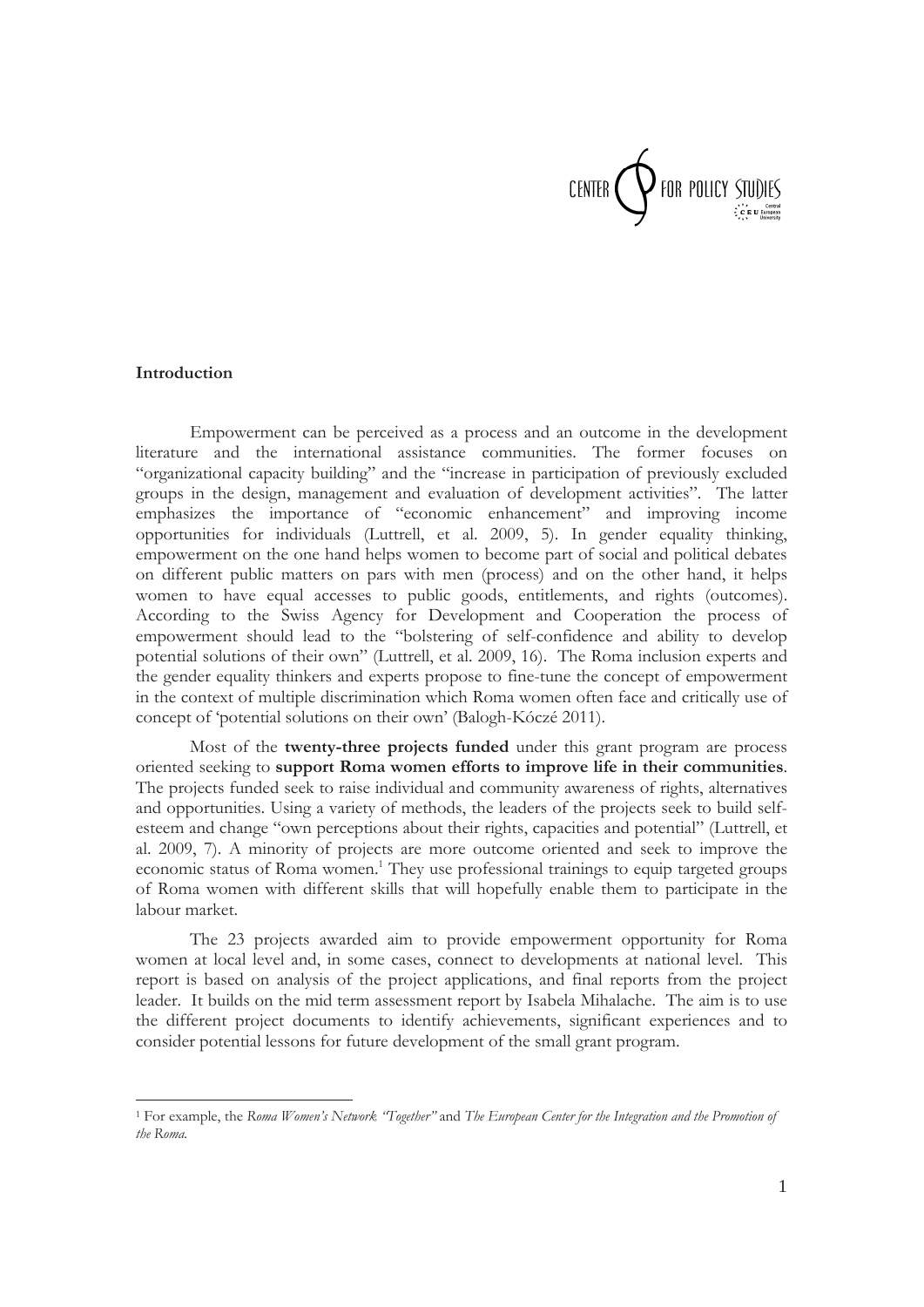#### **1. Main problems addressed by the projects**



Going by the methods used by the NGOs, projects can be divided into awareness raising and culture change, capacity building projects for Roma women in general and capacity building projects for training Roma women leaders. Almost all the projects sought to address problems connected to the **discrimination of Roma women***. 2* The project proposals use a variety of frames to address the nature of discrimination that Roma women suffer in different domains of life but the majority of projects resonate with the concept of multiple discrimination gaining growing attention in broader equality policy debates in the European and international organizations in recent years (European Commission 2007; Roma Rights Special Issue 2009). The majority tried to broaden inclusion of Roma women in all areas of social life, by improving the image of Roma women in respect of local non-Roma populations and promoting better communication with various state and non-state institutions, including trade unions, labour offices, and social care centers.

**Early marriage** and **young motherhood** among Roma women were two issues which were the focus of a number of applicants. The aims of the NGOs working on these topics were to bring about attitudinal change within Roma families towards the dominant custom. Their methods varied considerably. One for instance tried to work introduce local Roma girls and young women to educated Roma students from other parts of country, thereby offering an alternative role model.<sup>3</sup> Others sought to create discussions amongst different generations and to actively involve men in the talk.<sup>4</sup>

Organizations targeting **gender inequality** not only seek to raise awareness of the importance of Roma women rights among a variety of stakeholders but also involve Roma women leaders in policy making.<sup>5</sup> The organizations dealing with this issue highlight the lack of Romani women leaders who are, on the one hand, close to the community in order to understand their problems but, on the other, are able to lobby on national and local level for solving Roma women problems. At least ten of the groups listed this as either a direct or indirect objective and it would be interesting to follow up on their experiences as active in local policy making as well as their experience in policy making outside their immediate

<sup>2</sup> For example, Roma Active Albania, Integro Association – Bulgaria, HCAR-KHAM Delcevo

<sup>3 (</sup>Student Society for Development of Interethnic Dialogue, Association LARGO)

<sup>4</sup> Social-Cultural Foundation of the Roma "Ion Cioaba", Roma Children Centre, Roma Education Center –Nis, Forum for Roma Women)

<sup>5 (</sup>Roma Women Association "Better Future", Centre for Roma Initiatives Niksic, "Inter – Active"

Communitarian Development Agency, Roma Centre "Amare Rromentza")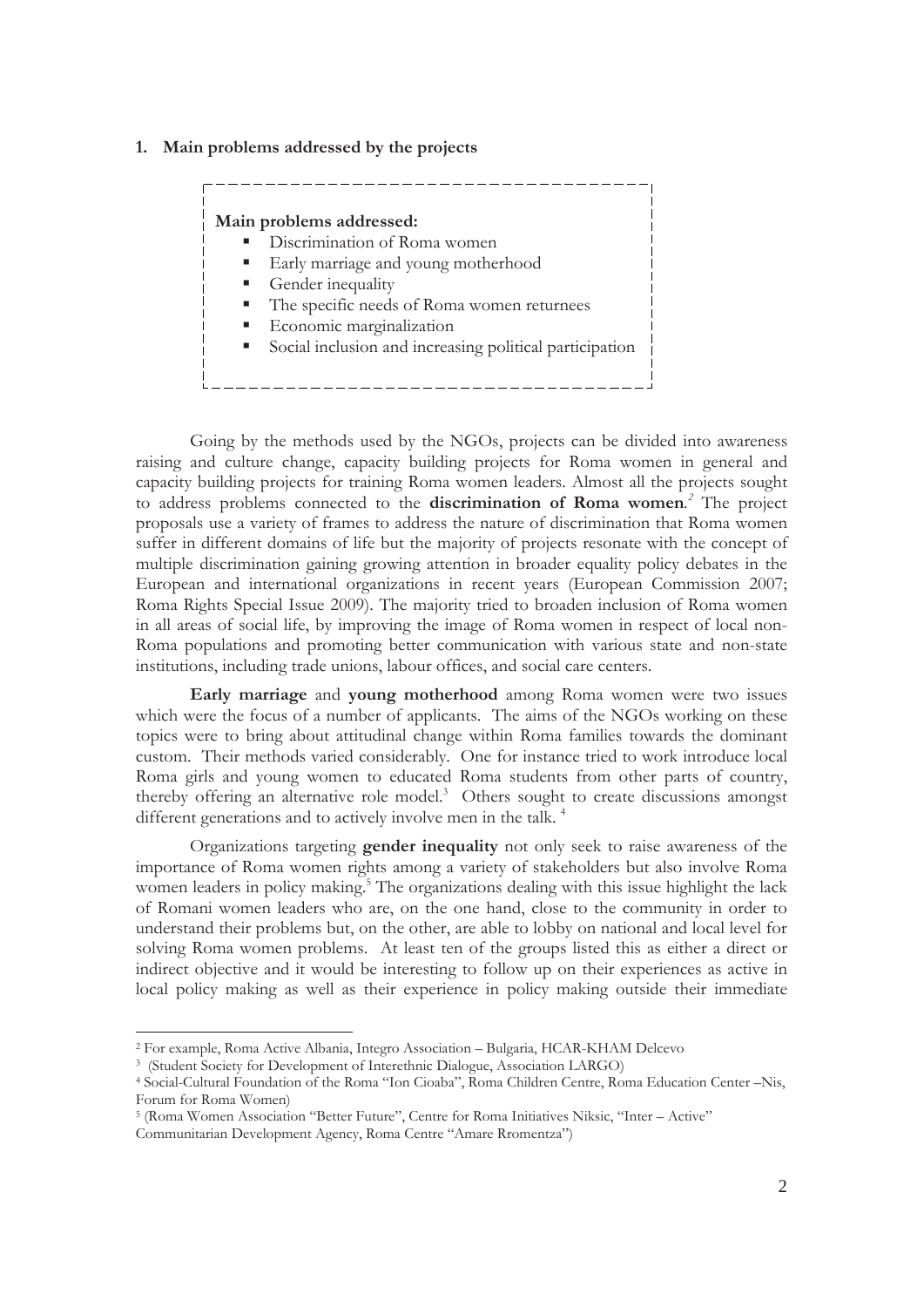environment. To what extent were their experiences in the implementation of their project deliberately communicated into policy making fora?

 Two NGOs focused on addressing **the specific needs of Roma women returnees** and, in that sense, they were different from the other projects in that they would find out specific needs, rather than seek to change a particular practice.<sup>6</sup> They dealt with economic empowerment through professional courses, support for obtaining issuing ID cards and facilitating communication between state institutions and the Roma women.

Three of the projects focused directly on the **economic marginalization** of Romani women.<sup>7</sup> They chose to work at three different levels – awareness raising, policy work and professional trainings.

Other projects focused on promoting greater **social inclusion and increasing political participation** of Romani women. Only one project directly addresses Roma Decade Action Strategies; it aims to help "fund allocations for Roma women under the Roma Decade". Some projects mention the Roma Decade Strategy in their applications. However, these activities do not directly connect to the Strategy because the Decade action plans in most countries (besides Spain) do not include any specific goals concerning women's empowerment. Therefore, these projects should be viewed as part of the more general plans for social inclusion for the whole Roma population within the Roma Decade implementation.

## **2. Goals set by projects**

#### **Main goals:**

- To improve relations with both state and non-state institutions
- To raise awareness amongst different constituencies
- To generate useful knowledge concerning attitudes and instances
- To improve the local capacity of individuals and organizations to get involved in local politics and development

**To improve relations with both state and non-state institutions** Improve relations between local state officials and Roma women <sup>8</sup> For some of the projects, of the objectives can be said to establish or build on successful working relations with other organizations and state officials. Some previous knowledge and experience with public administration can be invaluable for successful communication and partnership. According to Mihalache's report, this was an important characteristic for successful implementation: "They all came across as strong, determined women with knowledge about the way local administration works and

<sup>&</sup>lt;sup>6</sup> (Roma Women's Network "Together", Association of Roma Novi Bečej)<br><sup>7</sup> (Gypsy Women "For Our Children", "Impreuna" Agency for Community Development, The European Center for the Integration and the Promotion of the Roma (CEPIR))

<sup>8 (</sup>Roma Active Albania, Inter – Active Communitarian Development Agency, Tanja Jovanovic, Integro Association - Bulgaria)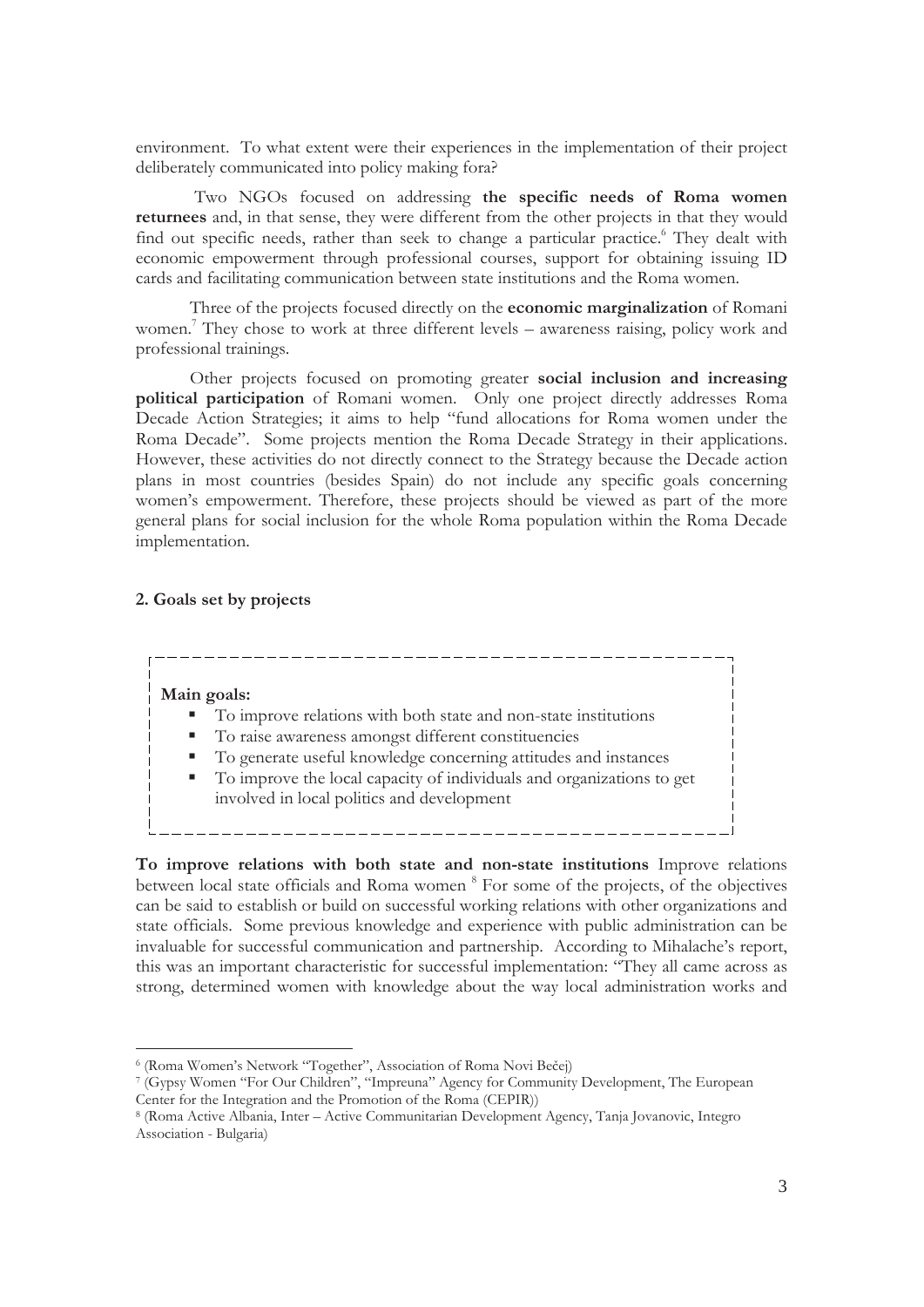the needs of the communities they represent" (Inter – Active Communitarian Development Agency).

**To highlight issues and raise awareness amongst different constituencies** The Roma Centre "Amare Rromentza" and the Forum of Roma IDP projects are such examples. The former is a "first step towards creating a Roma women's strategy in Romania" and the latter sets the start of a "campaign for documentation for Roma Internally Displaced Persons" together with the United Nations High Commission for Refugees. Some projects are reported as being aimed at **raising issues for the first time**. 9 For example, although problems connected to Roma traditions such as early marriages and motherhood have been known for some time, the premise of a number of projects was that they have not been discussed as problems before. In this regard, the goal was to find ways to bring up the issues in way that might lead to changes in attitudes towards early marriage, although there were other instances within the same project of young women expressing support for early marriage, saying how they would expect their children to do the same.

**To generate useful knowledge concerning attitudes and instances** and were important and complementary goals for project leaders.<sup>10</sup> The argument was that small NGOs have better access to information and more opportunity to effectively research underlying causes of certain problems together with investigating different attitudes within the Roma population. As one result of their work some organizations were able to develop their human capital, improve relations with the Roma communities, and in turn show themselves to be valuable contacts with local state officials and other civic organizations.<sup>11</sup> Those state bodies who work with Roma sometimes do not know enough about those realities and traditions which make a big difference for the education status and employment opportunities for Roma women. Therefore, some organizations develop connections with local and national officials which can help project success but also seek to transfer knowledge about Roma conditions to state institutions. For example, the Roma Children Center in Serbia reported that their project helped the social care centers and health centers to gain new information which will help them work with Roma women and girls in the future.

**To improve the local capacity of individuals and organizations to get involved in local politics and development** In terms of developing projects into longer term actions, two of the organizations - Integro Association – Bulgaria, HCAR-KHAM Delcevo – have tried to connect their work to the Roma Decade Action Plan or local municipal strategies. Integro, for example, wanted to convince local authorities to establish what they called Mother Centers which would be funded by municipalities. HCAR also aimed for stronger commitments from local authorities. It managed to get the municipality to finance 20% of every subsequent project which can be presented as fulfilling objectives of the Roma Decade on local level.

<sup>9 (</sup>Social-Cultural Foundation of the Roma "Ion Cioaba")

<sup>10 (</sup>Roma Children Centre, Tanja Jovanovic)

<sup>11 (</sup>Association LARGO, Roma women association "Better future", HCAR-KHAM Delcevo, Roma Women's Network "Together", Initiatives for Emancipation of Romani Women "Romano Suno", Sastipen - Roma Center for Health Policies, Association of Roma Novi Bečej)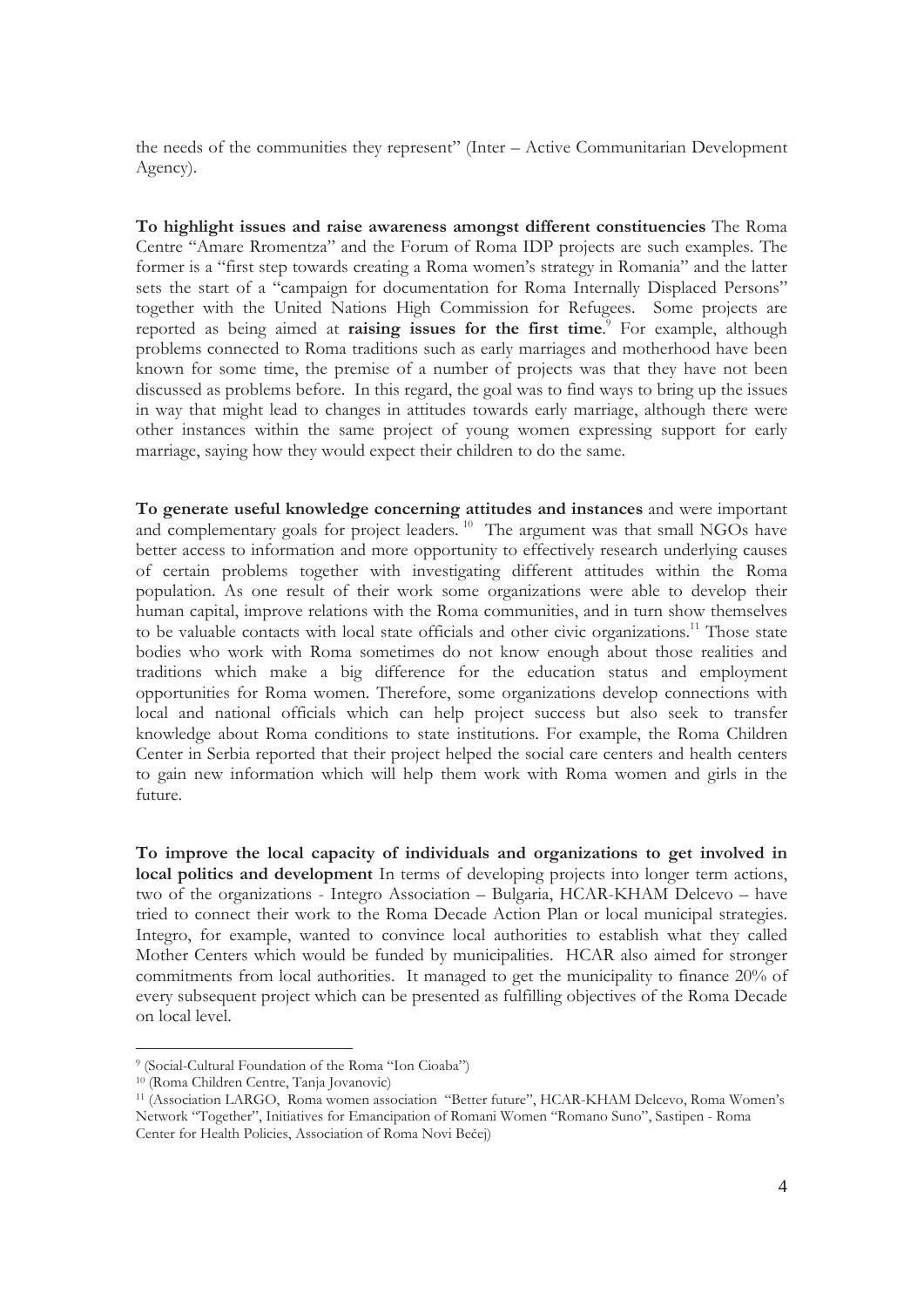Interestingly, although the diagnostic statements of the project proposals acknowledged the problem of multiple discrimination, among the project goals the **role of men in empowering women** is rarely mentioned. This can be explained by the sensitivity of this issue in minority and disadvantaged communities in which the intra-group ties are often constraining voice in gender terms. This can also be connected to the modesty of political visions by the NGO women leaders in the case of the selected projects. These visions can be bolstered by peer learning, knowledge sharing, and capacity building—not necessarily within the frame of small grant projects.

## **3. Methods for assessing achievements**

**Numerically –** several projects described their work in terms of the numbers of people they wanted to contact, the size of the populations they were working with or the numbers of direct beneficiaries of their project, so for example, the Social-Cultural Foundation of the Roma "Ion Cioaba" said that they could "decrease of the number of premature marriages among the Rroma communities by 10%" and that they "targeted 4 000 people from 4 different counties." In many cases, the final reports offered figures as to whether these numbers had been reached, the case mentioned previously reaching the more modest 200 people from four counties.

**Take Up by Others -** those projects which fitted within ongoing work and were part of a strategy to demonstrate the practical contribution of say, a Mother's Center, and then to have the local municipality assume at least partial responsibility for its future funding

**Inspiration for Others –** Whether in terms of positive appreciation or in some cases, direct copying of their work, some projects could be judged according to the actions and attitudes of others. The Impreuna Agency for Community Development in Romania, for example, sought to promote equal employment opportunities by creating an economic empowerment model that will work not only for Roma women but also of other vulnerable groups on the labour market. The NGO reports that they have been able to establish a partnership with the Trade Unions in Romania and that this has led to the continuation of the project together with the National Trade Union.

**Problem solving capacity – given that one of the objectives of the grant was to support** existing organizations that appeared to have a proven record of useful activity within Roma populations, one of the measurements that can be used is problem solving ability. Of course, projects faced many small and large problems in their work and in some cases, this was explicitly referred to, whilst in others, there is perhaps only an indirect suggestion, for example, with the final tally of beneficiaries or beneficial actions not being on the scale initially planned.

The variety of projects and objectives means that **no one set of output/outcome indicators would fit all projects** and although knowing the numbers of attendees at a workshop can give some idea of the scale of the activity, it does not offer that much more by way of understanding impact. Instead, there could be some development for certain kinds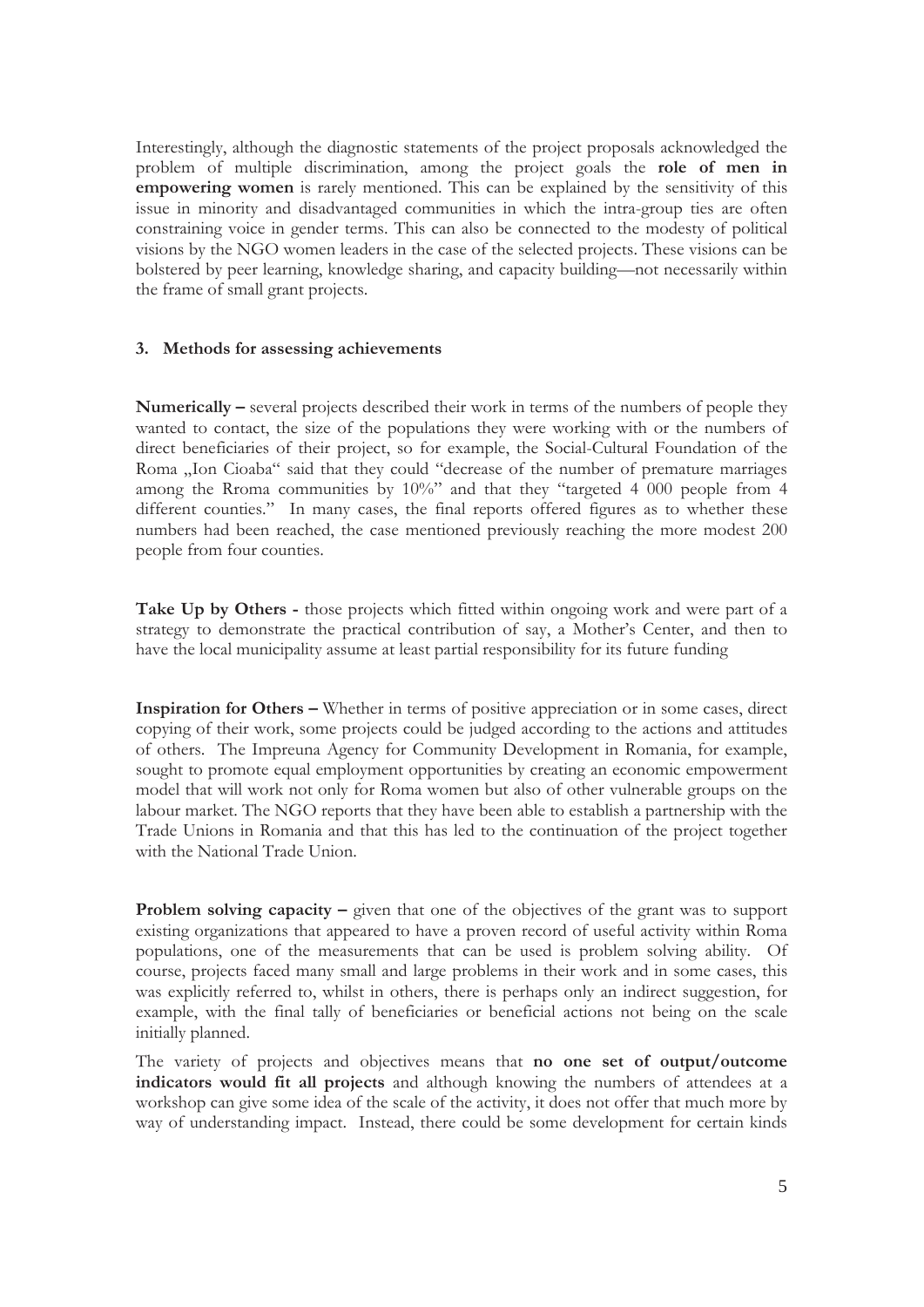of projects, for example, for those who say their intention is to make a model for others to use, there should be some meaningful measure of success. It could be that they would select from a list, but the advantage might be that it offers a chance for a subsequent and complementary phase in which someone actually uses that information to look at the reality of take up.

# **4. Consequence of the projects**

| Main results:<br>Enhanced reputation of the civic organizations amongst the local<br>ш<br>community<br>Improved co-operation with local authorities<br>ш<br>Dissemination of findings and good practices<br>п<br>ш |  |
|--------------------------------------------------------------------------------------------------------------------------------------------------------------------------------------------------------------------|--|
| Successful campaigns for raising awareness<br>Attitudinal change<br>ш<br>Involvement in policy making<br>п<br>Development of economically useful skills<br>Е                                                       |  |

The results of the projects are based on an analysis of the final reports produced by the organizations and by the mid term assessment carried out by Isabela Mihalache.

- One of the clear advantages of the small grant program is that the provision of external financial recognition clearly enabled civic organizations **to enhance their reputation** amongst the local community by showing their ability to bring resources into the community. Although the small grant program is not an aid program, by allowing the applicants to connect their work to a range of civic and state institutions, they support their efforts to bring attention to both well known and less well known problems.
- The majority of projects were done with **some kind of co-operation with local authorities.** These might be specific departments such as the labour offices, the child protection services and social welfare offices and where the nature of the relation was information provision, liaison with Roma settlements and joint activities around common interests. Some projects addressed the municipal level and connected to local policy and development, for instance, there were some projects that sought to lobby at municipal level for specific actions. 12
- A very small number addressed their work to **national state bodies**, for instance, those addressing IDP issues. There were others that had partners with state wide networks that could act as **conduits for disseminating findings** and good practices, for example, there were those who worked with national trade union

<sup>12 (</sup>Association LARGO, Roma Women Association "Better Future", HCAR-KHAM Delcevo, Roma Women's Network "Together", Initiatives for Emancipation of Romani Women "Romano Suno",

<sup>&</sup>quot;Association of Roma Novi Bečej").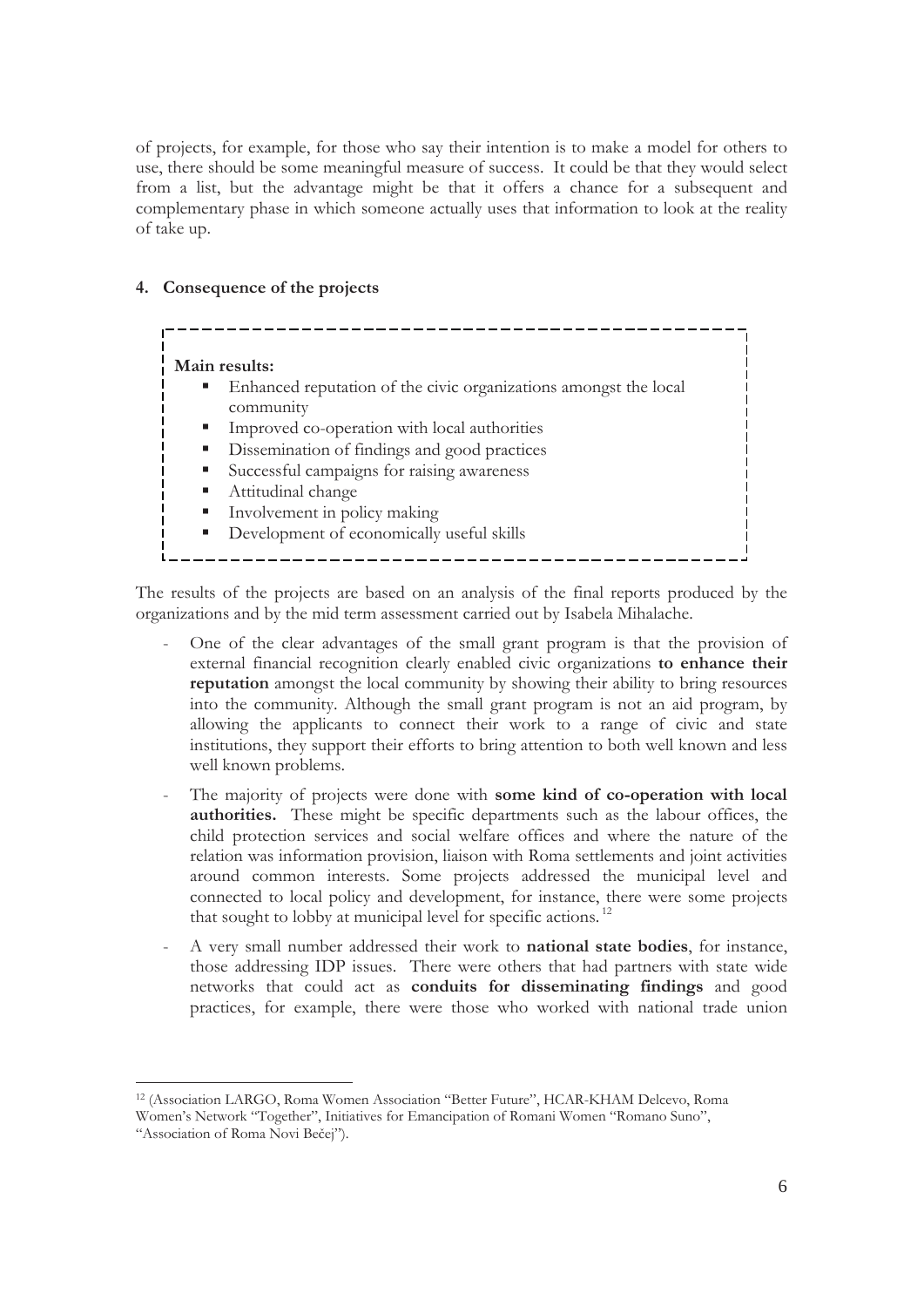organizations, $^{13}$  others who had partners with academic institutions $^{14}$  and a small number who said that they worked with international partners.<sup>15</sup>

- **Successful campaigns for raising awareness** Seven groups reported that they had been successful in raising awareness amongst Roma women about their fundamental rights.<sup>16</sup> The evidence for these conclusions varied. In some cases, it was shown that the project had led to a new institution being created, for example, a new Mother Center in another part of Albania. In Macedonia, the HCAR-KHAM Delcevo had managed to get the "Action plans from Roma decade have been adapted to local level with the support of NGOs and community leaders, counsellors. They have been adopted as part of the working program of Delcevo municipality for 2009-2012." Other projects said that they had managed to identify individuals willing to participate in training workshops without specifying particular outcomes.
- **Changing attitudes** Four groups worked specifically towards attitudinal change. As reported in the mid term assessment, it is difficult to make significant headway with a subject that is not seen as a problem, and there were few applicants who claimed to have made big progress, preferring to see their work as laying the way for others to take it forward. Only the Social-Cultural Foundation of the Roma "Ion Cioaba was very optimistic about their achievements, reporting that the project had changed the way of thinking among parents, related to the future of their children. The meetings in the Roma communities marked the beginning of a new mentality of the new Roma generations, a fundamental change that generates the basis for promoting school and education among the Roma". Furthermore, the project had "a very remarkable result ... related to the women leaders raised from the community and eager to get involved the educational life of the children and youth". The Roma Children Center also reported change of the perceptions for early marriage among Roma mothers. The other two NGOs seeking to change attitudes described one successful change being that Roma women were willing to take part in a free discussion concerning family problems.<sup>17</sup> It is unlikely that projects brought about big attitudinal changes within the short timeframe of the work. Whilst awareness raising was a first step towards attitude change, for more lasting impression it needed to be supported by other actions such as formal education, trainings, and work with the whole family.
- **Involvement in Policy Making**  Three NGOs said that they felt their work had influenced policy. The Centre for Roma Initiatives in Niksic, Montenegro reported that "local and national institutions asked for the conclusions and the

<sup>13</sup> Impreuna worked with the National Block of Trade Unions, the Women Organization form the National Block of Trade Unions, and the National Confederation of Independent Trade Unions in Romania.

<sup>14</sup> Integro planned to work with the Centre for Ethno-cultural studies within the Bulgarian Academy of Science, whilst the Student Society for Development of Interethnic Dialogue sought to work closely with Roma students from several universities in Bulgaria.

<sup>15</sup> RWAR Romany Women Association in Romania worked with the European Roma Rights Center, Ioan Coiba foundation worked with Save the Children and the Forum for Roma Women in Slovakia listed OSF as one of its partners.

<sup>16 (</sup>Roma Active Albania, Integro Association – Bulgaria, HCAR-KHAM Delcevo, Initiatives for Emancipation of Romani Women "Romano Suno", RWAR Romany Women Association in Romania, "Association of Roma Novi Bečej")<br><sup>17</sup> (RWAR Romany Women Association in Romania, Roma Education Center –Nis)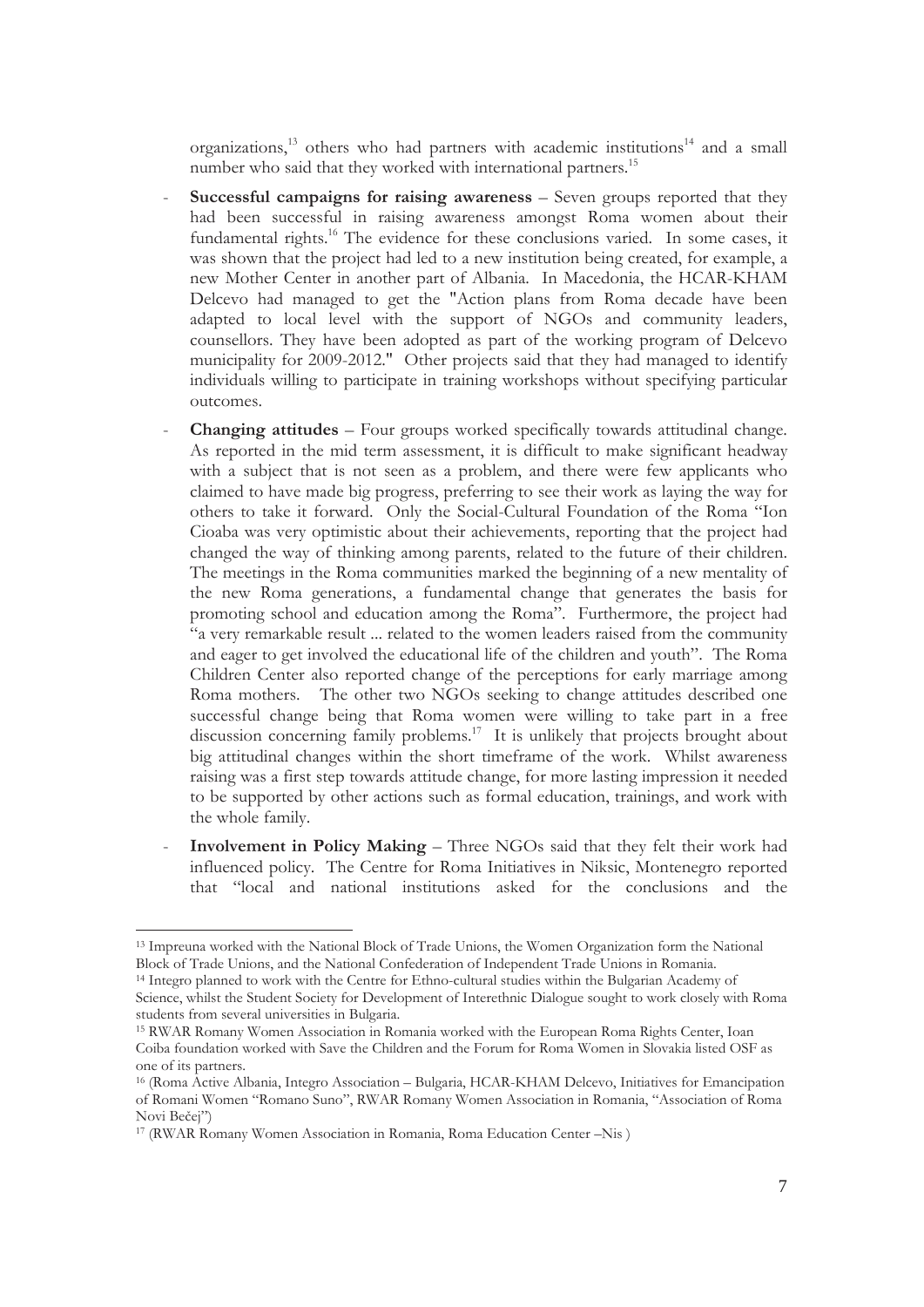recommendations from the conference in order to add them to the 2009 priorities". The Roma Children Centre reported that the conclusions from the round table which it organized were presented to the League for Roma Decade in Serbia and that they have been used for lobbying for changes in the Serbian Action Plan.

- **Building economically useful skills** – All projects that reported organizing professional trainings for Roma women aimed at building skills which would make them more competitive at the labour market. Some worked to put on training courses themselves, for example, the Roma Women's Network Together taught 20 women hairdressing. Others saw their contribution as connecting Romani women to training opportunities provided by the local state labour offices, for example, the European Center for the Integration and the Promotion of the Romani in Romania.

#### **Some conclusions**

Given the grand ambition of some projects and the limited resources, there is a danger of disappointment by not be able to achieve the level of change wanted, the numbers affected and the time in which it was done. A couple of the reports hinted at this with a scaling down of predictions as numbers of beneficiaries. It would be **a mistake to conclude that the gap between objectives and achievements shows failure**, because there might be other effects that were not recorded in the report and that there will be others were the jury is still out on the impact of the project, particularly on those programs were the goal was bringing about change in cultural attitudes. However one method is available of seeing how the projects progressed and that is to **compare the assessments in the mid term with the results** as recorded in the final reports. Of the ten projects the author visited there are follow up final reports for six.

Of these six there were two projects that addressed early marriage. Whilst describing the main activities, the author is careful to show that the issue is not one that will change quickly, that there are supporters of early marriage and that to transform the practice, it will need time, sensitivity, alternatives, role models. Both final reports acknowledge that there is only so much that can be done in the context of a short period – the Romanian report talks of having 'laid the basis' for changing mentalities – nevertheless it is interesting to see that both have be **able to tie their work and the issue to particular institutions**. In the Serbian case this is two social care centers, whereas in the Romanian, the project reporters say that their work has inspired a number of Romani women to get more involved in the schooling of their children.

The two IDP projects were interesting as examples of attempts to systematically gather information concerning the problems faced by those returning from Kosovo. The two had different sampling methods and their follow on use of this information differed. The northern Serbian project worked closely with small groups, attending to individual problems connected to missing documents, whilst the Belgrade based project was larger in scale and, at the time of the mid and final report, it was not possible to point to particular uses of the information gathered. However, it was clear that the latter, at least in the minds of the project leaders had a **clear political destination**. They saw their work as part of a wider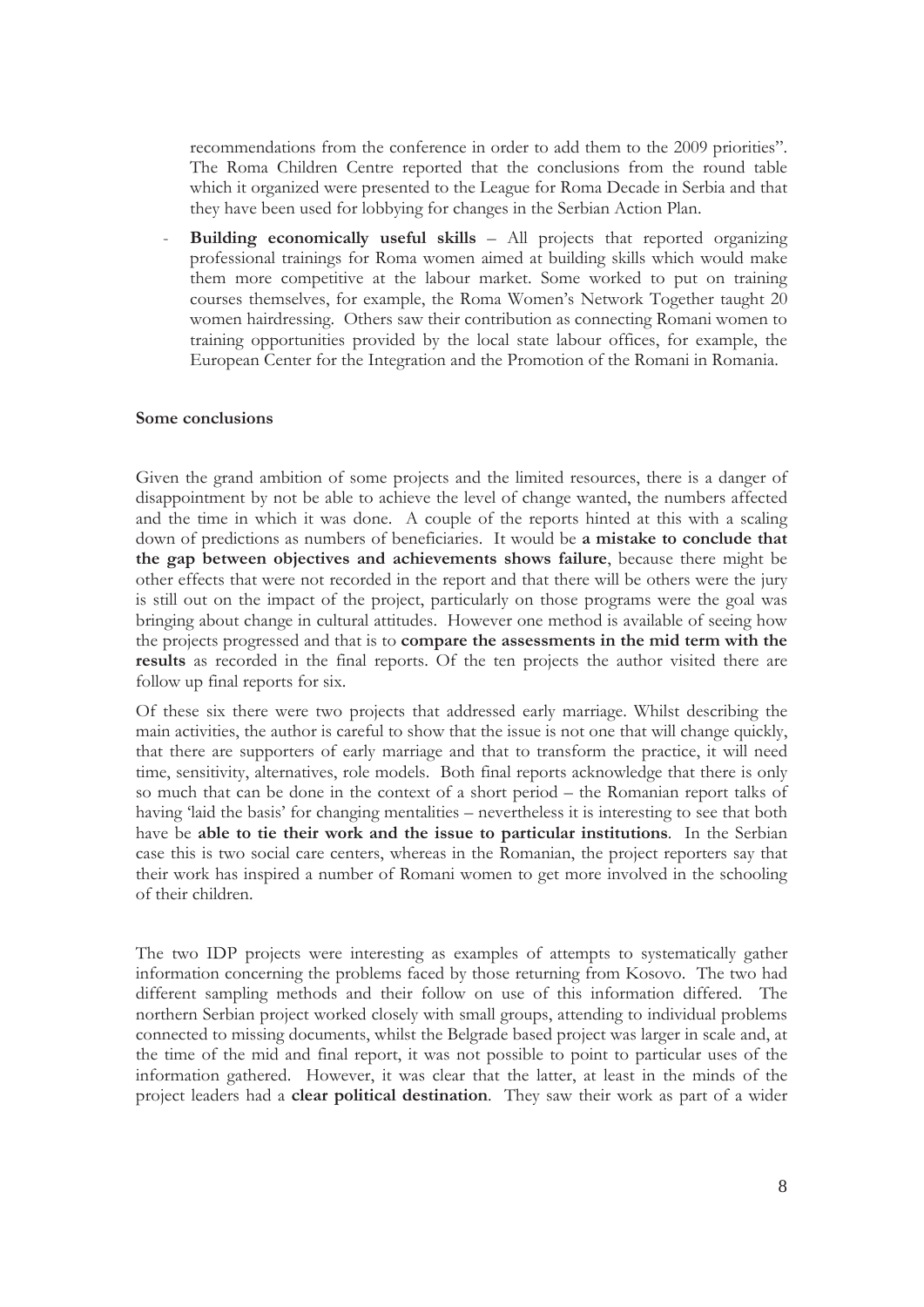effort to convince the state authorities that there should be a dedicated ministry responsible for internally displaced persons.

The achievements of the Impreuna project, which sought to gather information on the experience of Romani women employees of trade unions, attracted positive reviews in the mid term report. The author reported that there were chances that this policy oriented report might be taken up on a larger scale, whether by trade union organizations or other donor. Unfortunately, the final report does not give much detail on what was the reaction to their report, save to say that they have received additional funding, presumably to work in a similar or related project, from the European Social Fund.

The recipients of the awards ranged from established groups, small coalitions, recently created groups and in a few cases, the grants went to support individual led projects. They also varied considerably in how they saw the needs of the local communities and the ways in which they could act to help Roma women. In some cases the intention was to address issues within the community that clearly would take a long time to deal with; in this sense, the achievements of the individual projects are to have initiated discussion, to create confidence in some that they can carry on this discussion and to try to keep the issue alive by tying it to specific institutions such as schools and social welfare centers. However, some of the NGOs do not report any continuation of their work on similar projects. Raising an issue as something of long term importance, only to let it disappear again can **undermine the credibility of the message** and for those who come later to try similar projects. This connects to the question of take up – to what extent have the ideas or initiatives presented in the projects been taken up by others, whether other NGOs, local authorities, trade unions, or donors? There is some evidence that this has taken place and perhaps one recommendation might be for a follow up inquiry that would see whether the seeds sown by a project have take root.

It is clear that from a policy point of view, the majority of applicants address their concerns to specific bodies with responsibilities for labour, training, health etc and only a minority sees their work as being part of a wider co-ordinated effort to change policy at state level. Nevertheless the material gathered by the local actors can be considered a resource that could be utilized by a range of policy actors, whether they are from academia, from national campaigning groups or advocacy organizations such as trades union. Perhaps there would need to be some **additional investments to make put those materials in a format that would be better used**, but it is clear that the information gained is privileged and arising out of strong trusting relations.

Most of these projects focused on Romani women leadership match the recommendations of the EC for improving Roma situation in the EU. According to the presented by the EC report "The Situation of Roma in an Enlarged EU" a compulsory condition for "increased involvement of Roma in both policy and projects is the capacity of local groups and organizations to participate actively" (EC 2004, 47). These small grants "politically and practically" empower local Romani organizations supporting them to develop their human capital and their connections with other organizations and officials which fulfill these requirements.

Some of these organizations set up too high goals which cannot be implemented with the received grants. Therefore, due to lack of experience and management skills they are not able to achieve substantial goals. Whilst there are descriptions of connections to a variety of others, there is not so much which describes the quality or the consequences of these relations. It may be beyond the capacity of the project applicants to report on this but this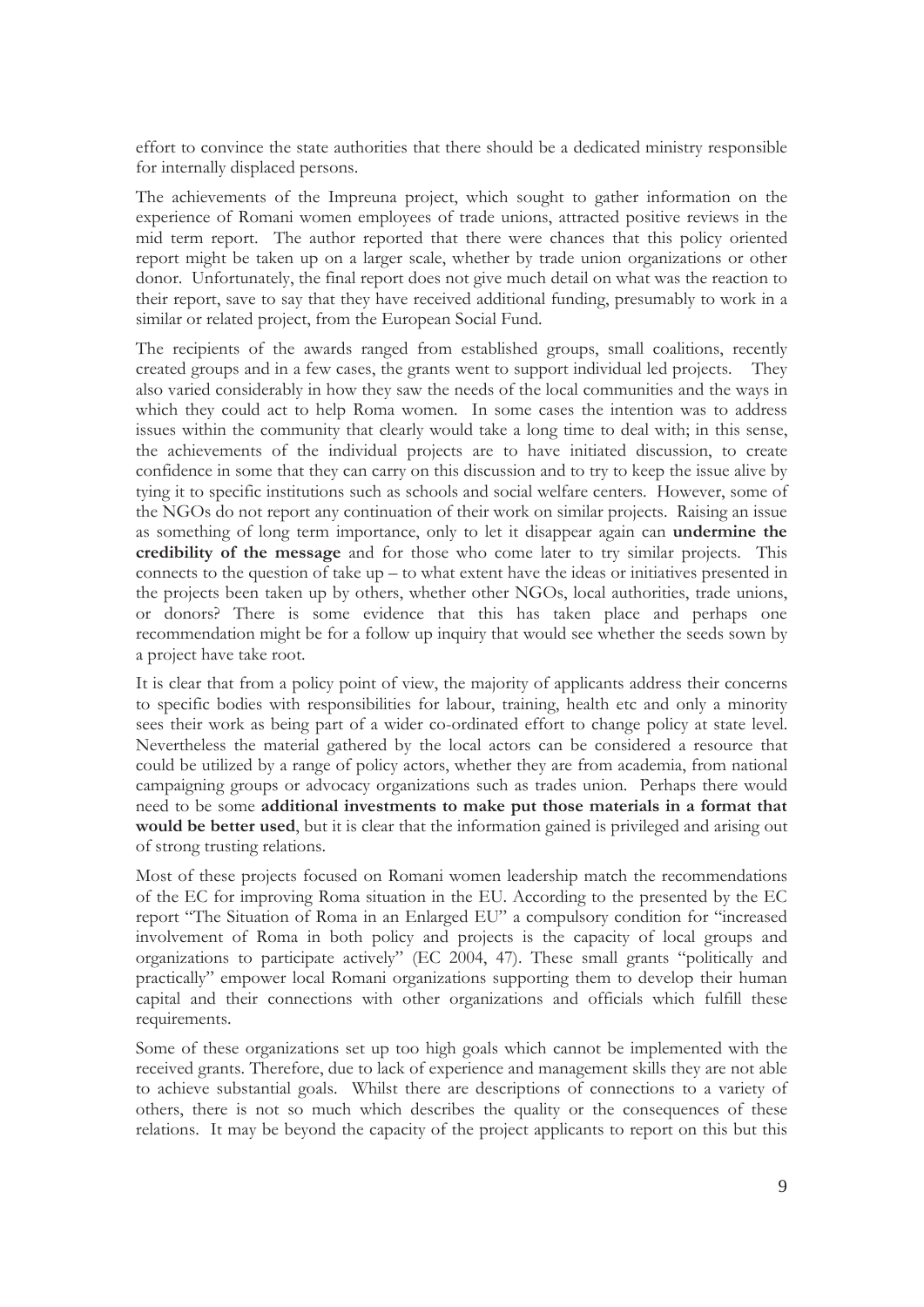does not preclude the usefulness of further inquiry into the experience of these civic/state relations.

One question is the extent to which these small grant projects need to be part of bigger strategic plan. **It might overload a project to insist on some proof of connection to national or international programs.** It can also distract from meeting immediate local needs and to take scarce human resources from poor communities. There are a number of NGOs who collaborated with larger NGOs which might suggest that in these cases, there could be some co-ordinated gathering of material and presentation in diverse settings.

In most of the projects it is not stated how beneficiaries of the programs are chosen. A lack of explanation for the method of selecting the beneficiaries can create unnecessary tensions within the community and does not help the donor to understand the constituency f the project. Thus, the application and reporting materials of the grants program should give a transparent account of the selection of beneficiaries in the community. It may be the case that there are not as many beneficiaries who have the desire to participate in the projects or that there might be many more than could be accommodated

In a nutshell, these small grant projects play an important role in raising awareness for Roma women problems and give chance to local NGOs to participate and develop. According to the conclusions of the EC report "The Situation of Roma in an Enlarged EU (2004)" the experience from Phare projects shows that in order to achieve substantial results in social inclusion projects, they should not be "stand-alone initiatives working in isolation from the policy environment, but represent the operationalisation of policy" (EC 2004, 48). Therefore, it could be suggested that the effect of the projects would be more substantial if they are working under bigger strategic goals. Whereas smaller NGOs may not be expected to give a thorough description of the larger policy landscape around their activity, the project applications should include questions for more information about what projects on Roma issues have been implemented in the past in the respective regions and if there are other organizations working on Roma issues at the present. The more established NGOs (there are some among the awarded ones in the current pool) can be expected to offer information and reflections on recent significant activities having been implemented on Roma inclusion issues in the respective community/region. Furthermore, interim and final evaluation exercises can also address the context of the selected projects for better understanding of their impacts (or no impacts). Finally, project proposals as well as the evaluation reports can recommend meaningful continuation of the pursued goals by the applicant, other actors or a coalition of actors.